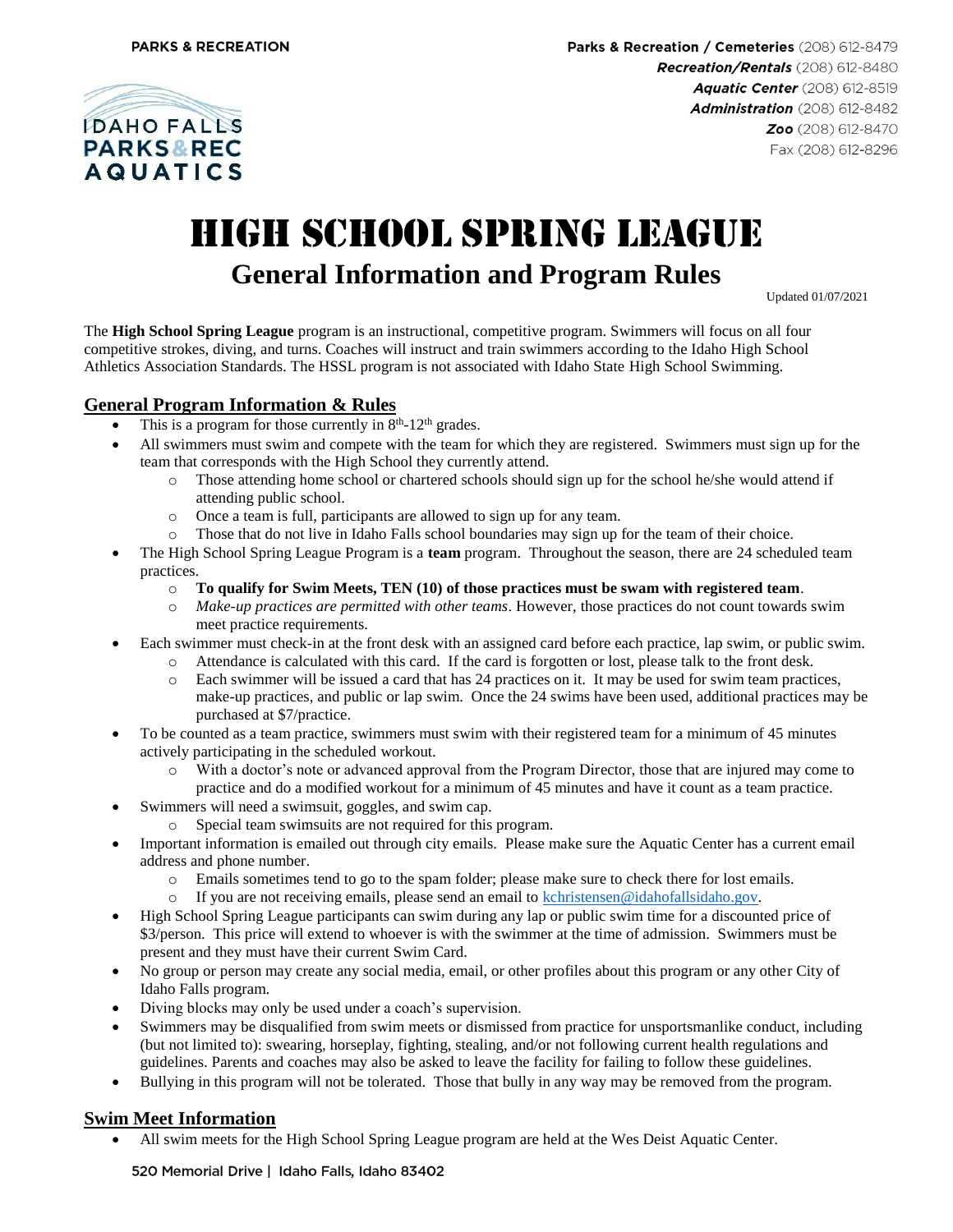**IDAHO FALLS** 

**PARKS&REC** 

**AQUATICS** 



- Each team will have four swim meets.
- Swimmers must attend at least ten (10) practices with their registered team before they will be allowed to participate in any swim meets.
- All swimmers must create a "Surfers Swim Team" account. This will allow each swimmer to respond to the meet invitations to help with swim meet planning. Please see the last page on how to create a "Surfers Swim Team" account.
- Volunteer timers are needed to run the swim meets. Parents, please volunteer to time during the meets. Timers have the best seats in the house. **The meets cannot begin until there are 17 timers, 2 timers per lane, and 1 head timer.**
	- o **The Aquatic Center will also need parent volunteers to officiate, start, and run the timing table during each meet.** We are currently asking at least two parents to be dedicated "helpers" for the entire season. There will be training for these. The program cannot run without the help of parent volunteers. Thank you in advance for your help
	- o Please talk with Kord if you are interested in helping out.
	- Heat sheets for swim meets will be pre-made & emailed to all participants.
		- o Heat Sheets can be printed at home.
		- $\circ$  There will be a handful of heat sheets available at the Aquatic Center for purchase (\$1.00) on the day of the swim meet.
		- o Heat sheets may change from the time they are sent out to Saturday's swim meet.
- Results from the swim meets will be emailed to all participants, posted on the Aquatic Center's website, available on the OnDeck mobile app, and submitted to the Post Register for possible publication.

## **Swim Meet Rules**

- Swimmers may swim in up to 5 events, with no more than 4 individuals or 2 relays.
- Swimmers will score through 8<sup>th</sup> place.
- There are no age groups for the meets. All swimmers will swim against each other.
- The 500-yard freestyle event will be limited to a maximum of three (3) swimmers per team (men and women combined).
- Female swimmers must swim in female events; Male swimmers must swim in male events.
- Relays will be co-ed.
- Only those that are "diving block approved" may use diving blocks.
	- o Coaches will mark off those that have successfully gone through the progression of diving off the blocks.
	- o All those that have not been cleared to dive from the blocks must start in the water.
- Unsportsmanlike conduct by any swimmer, coach, or parents towards any team will not be tolerated.
	- o Those acting in an unsportsmanlike manner will be asked to leave the facility for the day.
	- o Further actions could result in dismissal from the team.

#### **Record Rules**

- Individual league records will be maintained for each grade and gender.
- Relay league records will be maintained.
- Records will be awarded from individual races of event length only. Split times and relays races will not count towards any individual records.
- If there is a tie for a record, both parties will be listed on the official record sheet.

## **Disqualifications from Swim Meets (DQs)**

 Swimmers will be disqualified for stroke infractions beginning on the first meet of the season. For a full list of DQs in the High School Spring League program, please see the attached sheet, "High School DQs."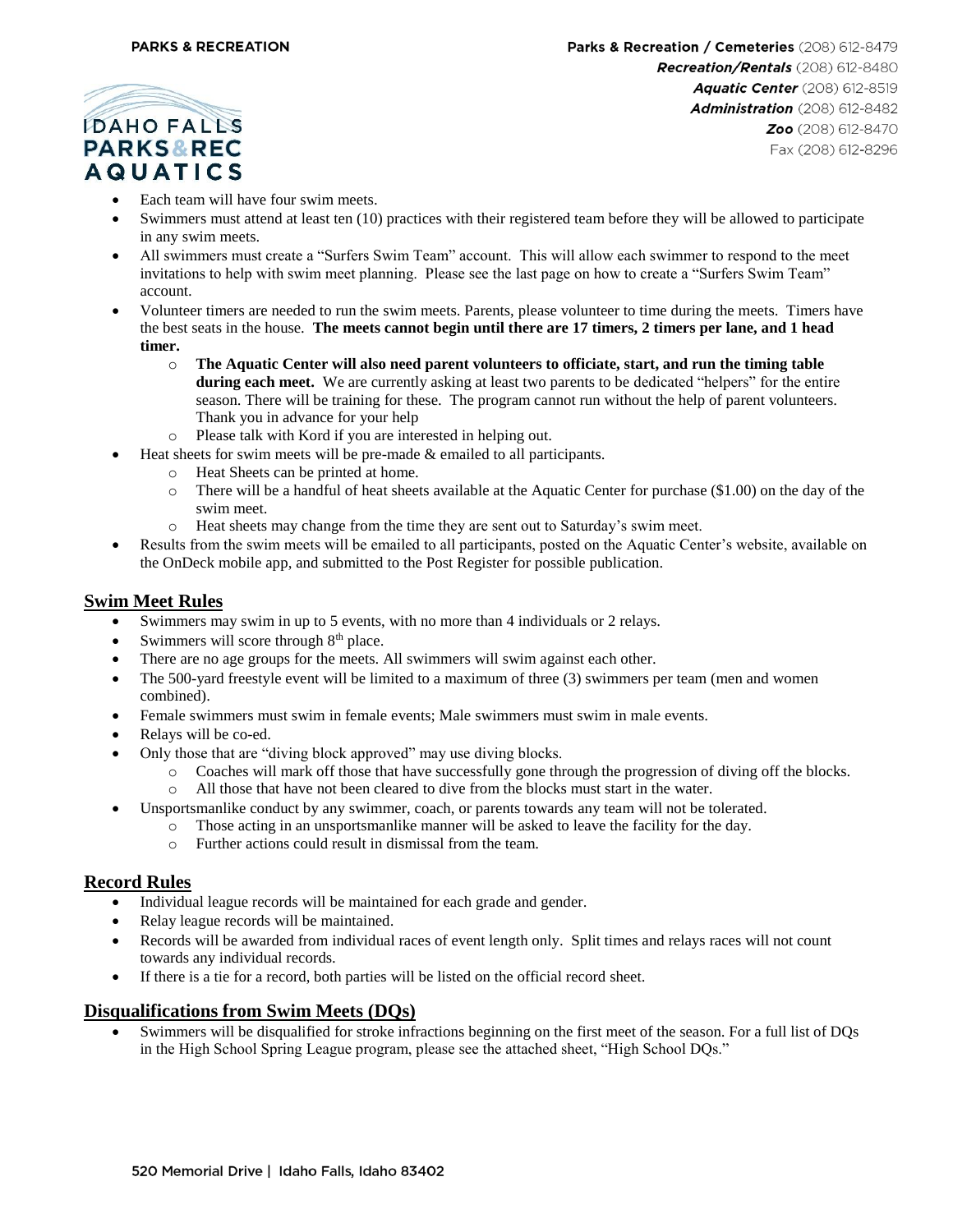

## HIGH SCHOOL DQS

Swimmers will be disqualified for the following infractions beginning with the first swim meet of the season:

## General:

- Walking on or springing from the bottom
- Not finishing a race
- Pulling on the lane ropes
- Not touching the walls on a turn or finish
- Swimming the wrong stroke during an event
- Unsportsmanlike conduct
- Swimming more than 5 individual events, 3 relay events, or 4 total events
- False Starts
- Head does not break the surface of the water by the 15-meter mark

## Butterfly:

- Performing a one-handed touch on a turn and/or finish
- Performing a non-simultaneous touch on a turn and/or finish
- Arms recovering underwater
- Alternating kick
- Breaststroke kick
- Scissor kick
- Stroke does not take place entirely on the breast (front), except during the turn
- The swimmer does not break the surface of the water on each arm pull
- Non-simultaneous arms
- The swimmer is not turned toward the breast off of the wall

## Breaststroke:

- Performing a one-handed touch on a turn and/or finish
- Performing a non-simultaneous touch on a turn and/or finish
- Elbows recovering out of the water
- Hands pass the swimmer's hipline, except on the first pull after the start and all turns
- Alternating kick
- Dolphin kick, except after the start but before the first pull.
- Scissor kick
- Non-simultaneous arm movement
- Stroke does not take place entirely on the breast (front), except on turns
- Stroke is not swum in the manner of 1 pull, 1 kick (double pull or kick)
- A part of the head does not break the surface of the water after each cycle
- The swimmer is not turned toward the breast off of the wall.

Arms are not in the same horizontal plane

#### Backstroke:

- Stroke does not take place entirely on the back
- The swimmer does not finish on the back
- Multiple strokes past vertical at the turn
- Not on the back off the wall
- Toes over the lip of the gutter after the start
- Delays initiating the arm pull past vertical at the turn
- Delays initiating the turn past vertical
- Shoulders past vertical
- Completely submerged prior to turn or finish

## Freestyle:

 During a freestyle event, a swimmer may swim any stroke of their choosing (following the rules for that stroke), except on the last stroke of either the Individual Medley or the Medley Relay, which must be front crawl.

## Individual Medley Disqualifications:

- Event is not swum in the proper order (Butterfly, Backstroke, Breaststroke, Freestyle)
- Freestyle portion is not front crawl
- Rules for each individual stroke are not followed

## Relay Disqualifications:

- There are not four individual swimmers who each swim 1/4 of the total distance, or 1 leg of the relay
- The previous swimmer does not completely finish before the next swimmer leaves the block
- Swimmers must promptly exit the water after finishing their leg, unless they are the last leg of the relay. Swimmers may not reenter the water before their leg begins, or after their leg has finished.
- In the Medley Relay, the freestyle portion must be front crawl.